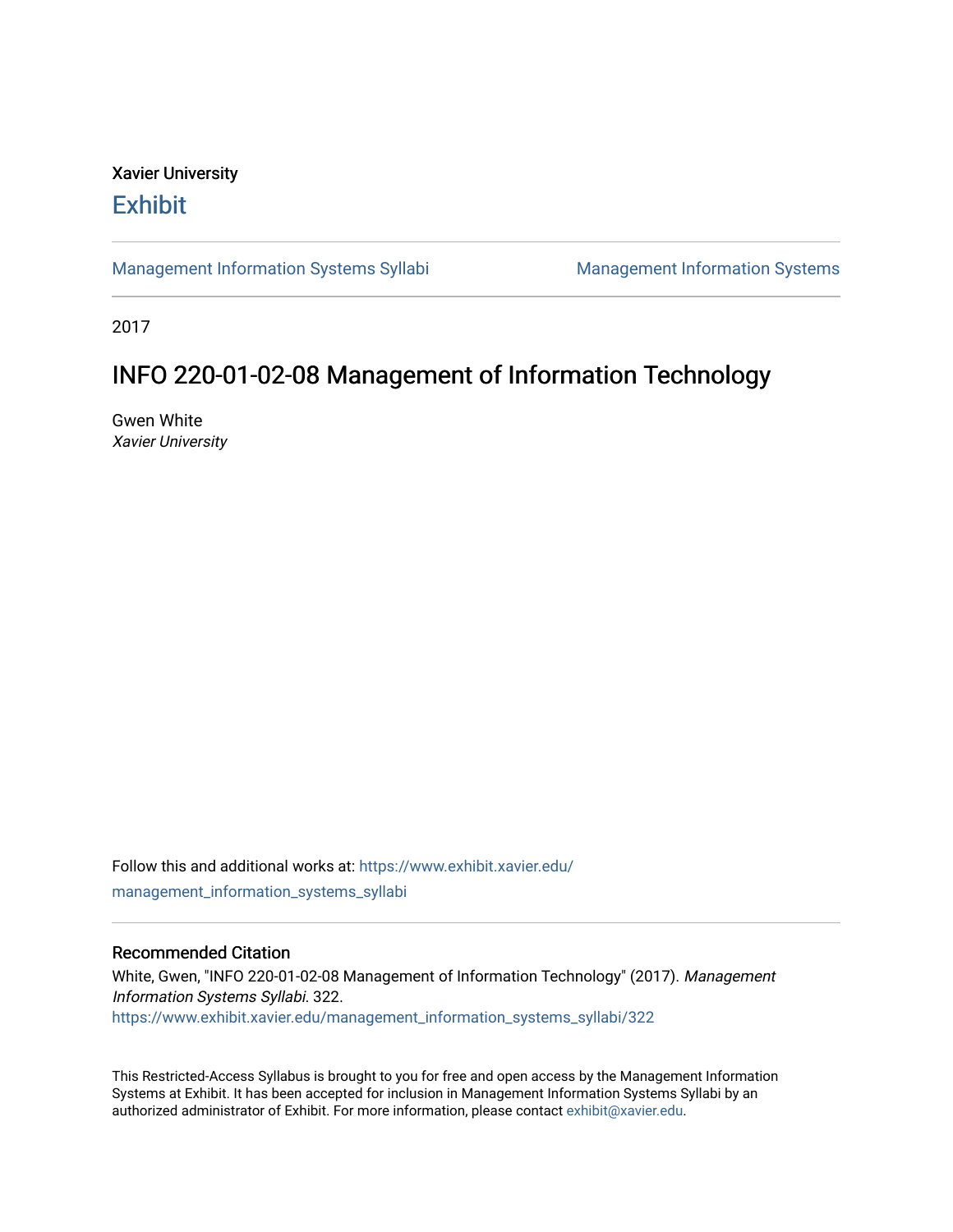**Xavier University Williams College of Business**

**INFO 220-01, 02, 08 – MANAGEMENT OF INFORMATION TECHNOLOGY**

| <b>INSTRUCTOR:</b>   | <b>Gwen White OFFICE:</b> |                                                                                                                |  | Smith 221 E-MAIL whiteg@xavier.edu |
|----------------------|---------------------------|----------------------------------------------------------------------------------------------------------------|--|------------------------------------|
| <b>OFFICE HOURS:</b> |                           | Tuesday 4 – 6 pm Wednesday 10-12<br>Online: Monday & Wednesday 1:00 - 5:00pm<br>All other times by appointment |  |                                    |

**TELEPHONE: 745-2943 (transfers to cell phone)**

**Course Meets: Online**

**TEXT: There are no official books so note taking will be required. However there are books available on the Safari e-books resource by logging into Xavier's library that will help with the course. Students may choose to purchase these books from Amazon or other book sites.**

1. Microsoft® Excel® 2010 Inside Out by Mark Dodge and Craig Stinson. ISBN: 0-7356-2688- X (highly recommend buying a used copy online)

2. Microsoft® Access® 2010 Inside Out By: Jeff Conrad and John Viescas ISBN: 0-7356-2685- 5 (highly recommend buying a used copy online)

3. Microsoft® Project 2010 Inside Out By: Teresa S. Stover, Bonnie Biafore, and Andreea Marinescu ISBN: 0-7356-2687-1 (will only use for one week)

4. Microsoft® Visio® 2010: Step by Step By: Scott A. Helmers ISBN: 0-7356-4887-5 (will only use for one week)

5. Various (free) web pages and videos will be linked from the course home page as reference for additional topics.

**DESCRIPTION: This course will enable students to become proficient at using software to solve business problems.**

# **Prerequisite: INFO120**

**WILLIAMS COLLEGE OF BUSINESS MISSION:** "We educate students of business, enabling them to improve organizations and society, consistent with the Jesuit tradition."

# **COURSE OBJECTIVES\***:

- 1. To develop spreadsheet applications to analyze data and solve business problems.
- 2. To design databases and applications to collect and organize data, perform transaction processing, produce reports, and analyze data.
- 3. To develop skills in productivity software to design business process diagrams, manage projects, develop online surveys and web pages and implement an online accounting system for a small business.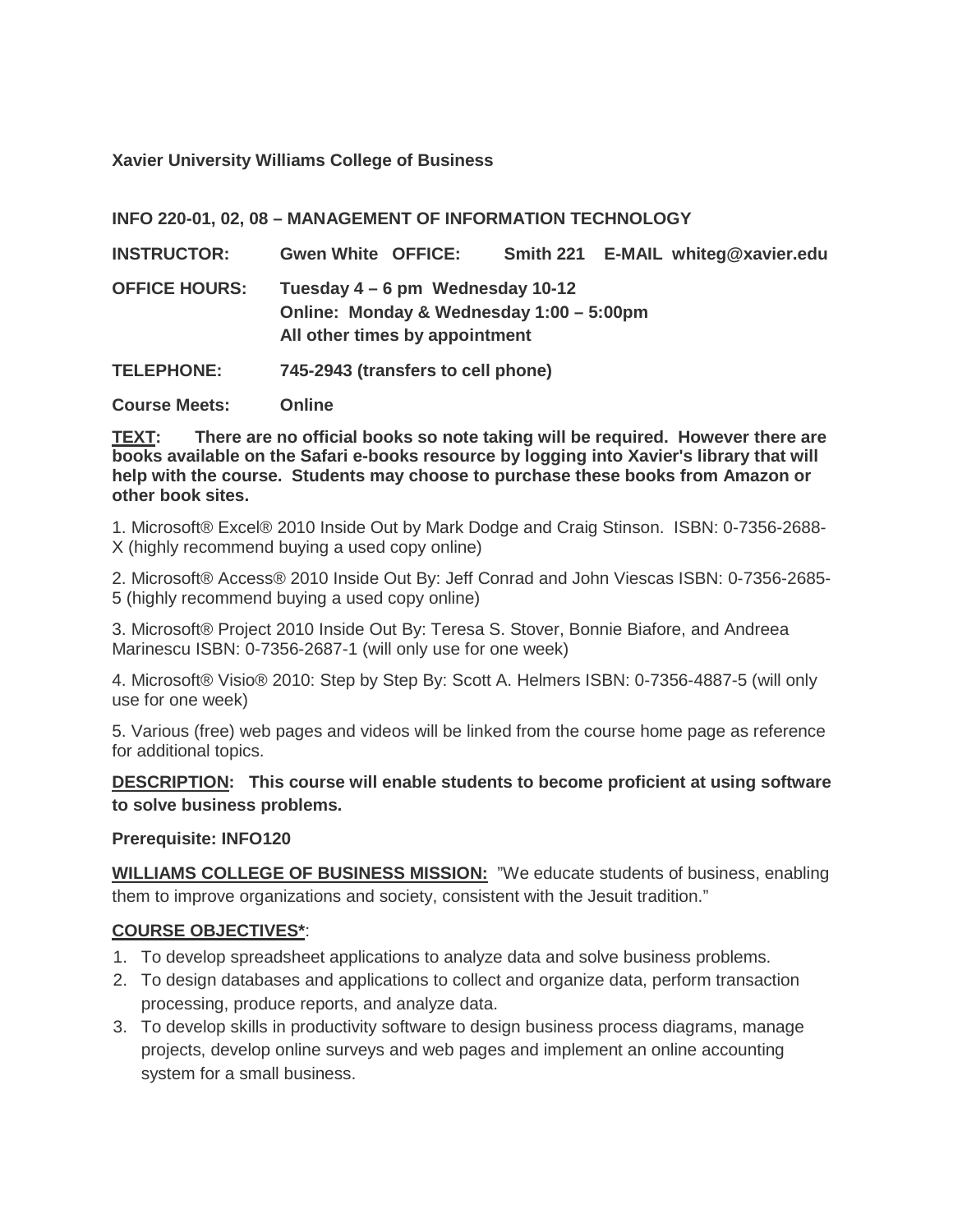4. To critically examine ethical issues related to the impact of technology on organizations and society.

# **BACKGROUND REQUIREMENTS**

**Prerequisites (INFO120)**: It is assumed that students have a working knowledge of basic Internet, Windows, Excel, Word, and Powerpoint skills. Students are expected to have all Excel skills learned in INFO120.

# **CLASS POLICIES**

- Assignments are to be submitted by the due date or you will lose points (10% every day late until the  $5<sup>th</sup>$  day, after the  $5<sup>th</sup>$  day the assignment will receive a maximum of 50%). Due dates, including late work deadlines will be indicated on the course home page. It is the students responsibility to keep track of all due dates.
- INFO 220 has a zero tolerance for academic dishonesty. **If two files are deemed to be partially copied from another student, both students will receive a score of zero for that assignment. A second infraction will result in an F grade for the course.**
- Attendance is strictly required for INFO 220. Students will be asked to logon to Canvas each day and use the discussion link.

| <b>Assignments</b>               | Grade % |
|----------------------------------|---------|
| <b>Excel Projects</b>            | 20%     |
| <b>Access Projects</b>           | 20%     |
| Qualtrics Survey and Analysis 5% |         |
| Web Site Development             | 5%      |
| Quickbooks Online                | 5%      |
| <b>Ethics</b>                    | 5%      |
| <b>Skills Tests</b>              | 20%     |
| <b>Final Project</b>             | 10%     |
| Discussion                       | 10%     |

# **EVALUATION**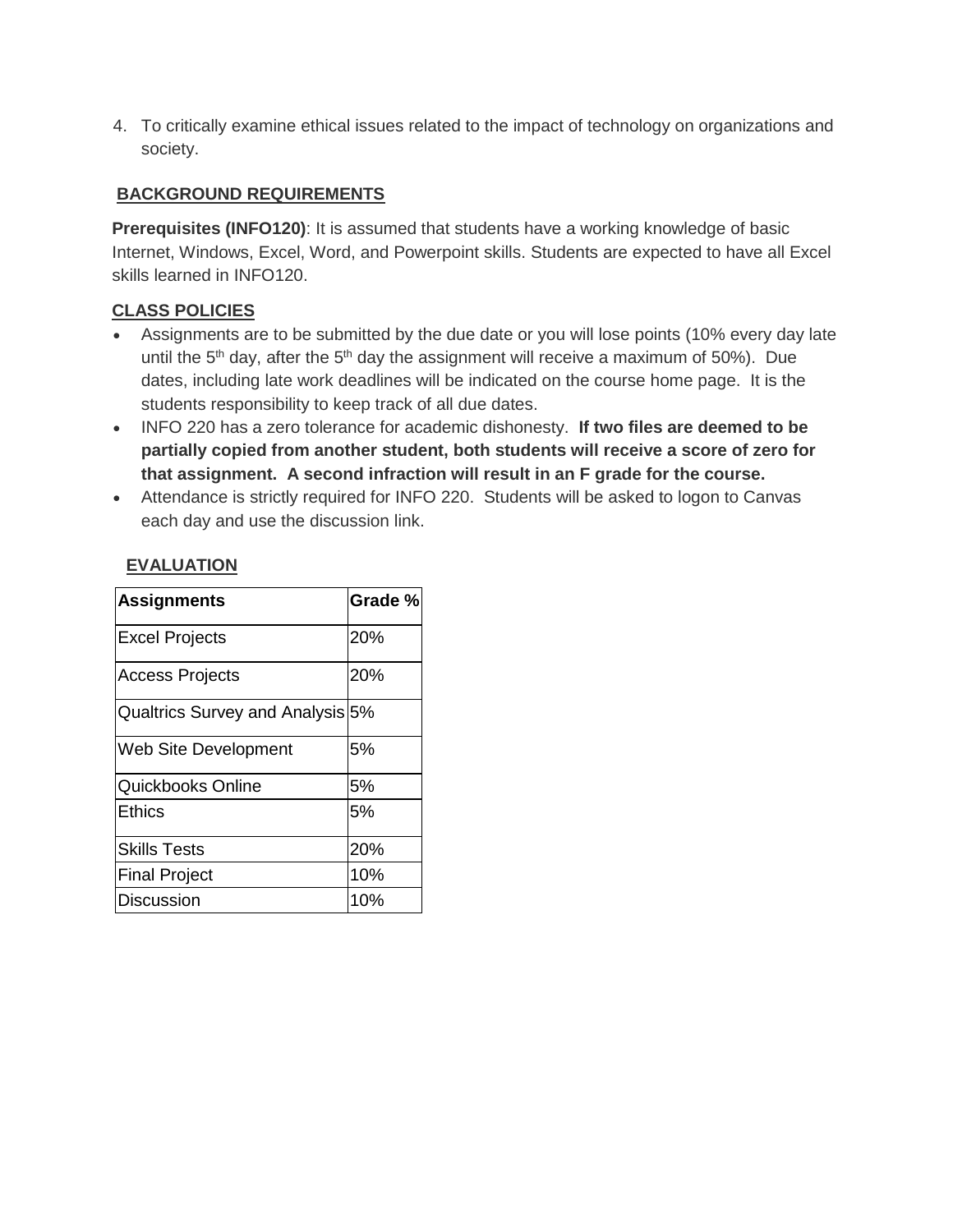| <b>Grade Distribution</b> |    |         |      |          |    |
|---------------------------|----|---------|------|----------|----|
| $93 - 100$                | Α  | 77-79.9 | $C+$ | 60-62.9  | D- |
| 90-92.9                   | А- | 73-76.9 | С    | Below 60 | F  |
| 87-89.9                   | B+ | 70-72.9 | C-   |          |    |
| 83-86.9                   | в  | 67-69.9 | D+   |          |    |
| 80-82.9                   | В- | 63-66.9 |      |          |    |

# **Learning Goals – Williams College of Business**

#### **Undergraduate Program**

# **Critical Thinking**

*Learning Goal*: WCB graduates will be able to think logically, reason quantitatively, and utilize appropriate analytical techniques and technology when evaluating and making decisions.

#### *Corresponding Objectives*:

- (1) WCB students will collect, evaluate and synthesize information to offer solutions and support decision making.
- (2) WCB students will evaluate and articulate implications of business decisions and their impact on organizational stakeholders, both individually and in teams.

# • **Ethics and Social Responsibility**

*Learning Goal*: WCB graduates will be able to recognize ethical issues, discern moral implications of decision making, and be prepared, and willing, to serve as responsible and professional members of society.

#### *Corresponding Objectives*:

- (1) WCB students will recognize ethical issues and their implications on personal and business decisions.
- (2) WCB students will demonstrate the skills necessary to analyze information and make informed, ethical decisions in complex, conflicting or ambiguous environments or situations.

#### • **Effective Written and Oral Communication**

*Learning Goa*l: WCB graduates will be able to organize, support and communicate ideas clearly and effectively, employ multiple mediums of communication (e.g., written, oral and visual), and adapt communication to audience, context or purpose.

#### *Corresponding Objectives*:

- (1) WCB students will produce business documents and reports demonstrating their ability to organize and communicate ideas clearly and professionally.
- (2) WCB students will make effective presentations, accompanied by the appropriate technology, demonstrating their ability to organize and communicate ideas clearly and professionally, both individually and in teams.